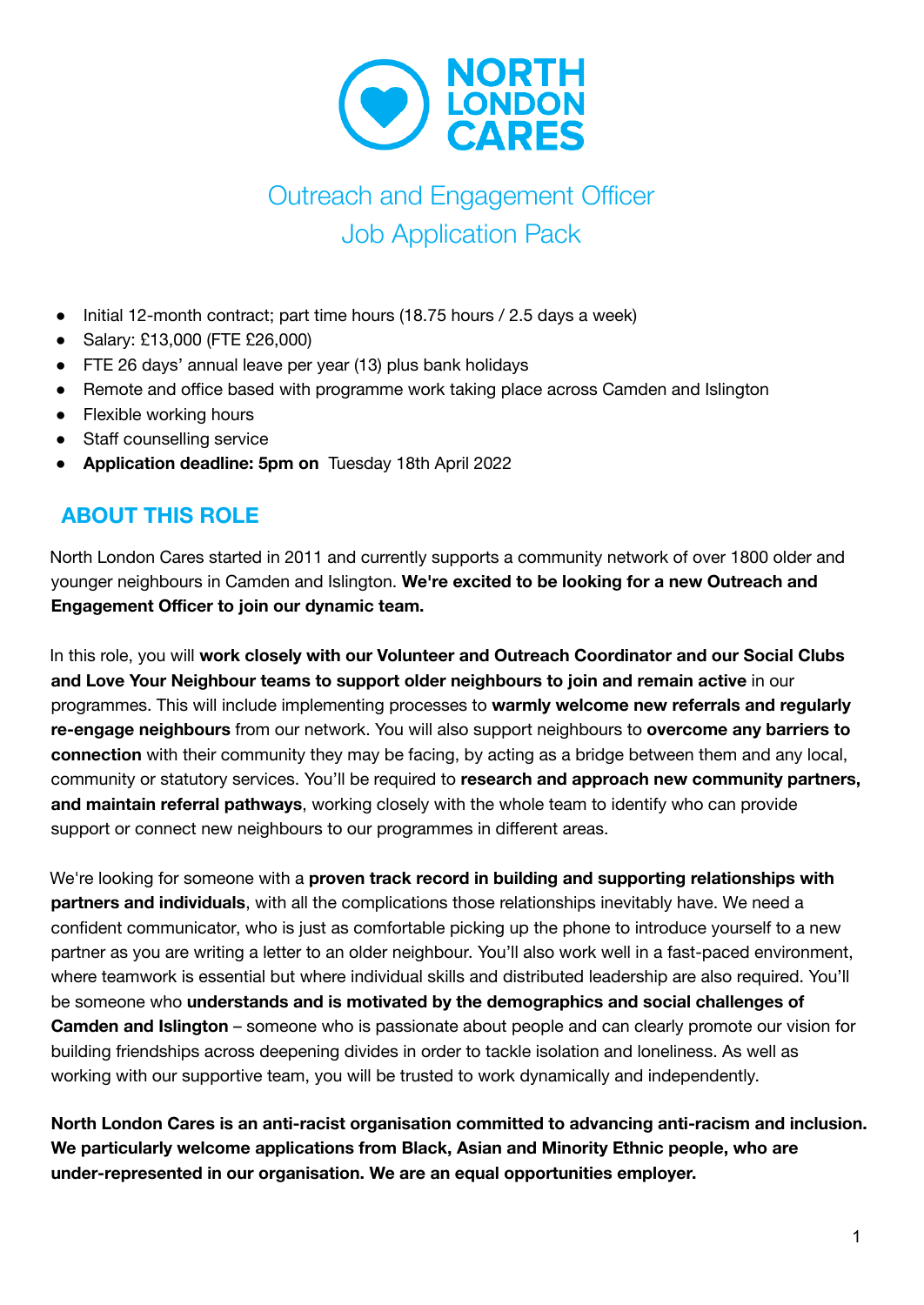#### **OBJECTIVES OF THE ROLE ARE TO:**

- 1. **Recruit and re-engage older and younger neighbours** in the North London Cares network. This includes:
	- Working with the Volunteer and Outreach Coordinator to **welcome new referrals**, sending appropriate resources via post and email;
	- Completing **re-engagement calls, letters and emails and visits** to older neighbours to help them address barriers to joining social clubs, including meeting them at clubs or exploring travel options.
	- **Ensuring policies** including safeguarding, anti-racism and GDPR and processes are followed, and incidents and safeguarding concerns are managed in a compliant, kind, sensitive and timely manner;
	- **Expand our pool** of younger neighbours (volunteers) through targeted outreach in both boroughs to reflect the diversity of our community.
	- Ensuring Salesforce **records and processes are kept up to date and followed accurately.**
- 2. **Collaborate with the Social Club and Love Your Neighbour teams and Volunteer and Outreach Coordinator to provide support to neighbours**. This includes:
	- **Supporting older neighbours to access the services they need to enhance their wellbeing** and prevent further isolation, including liaising with statutory services to gain access to specific support;
	- **Supporting neighbours to have agency in responding to complex and challenging situations** in their lives, through actively signposting to appropriate services and making referrals to external partners including social services;
	- **Supporting the Social Clubs team** with club bookings and in-person support as necessary.
	- Attend occasional home assessments with the Love your Neighbour Coordinator
	- Support the Volunteer and Outreach officer in monthly inductions both in-person and virtual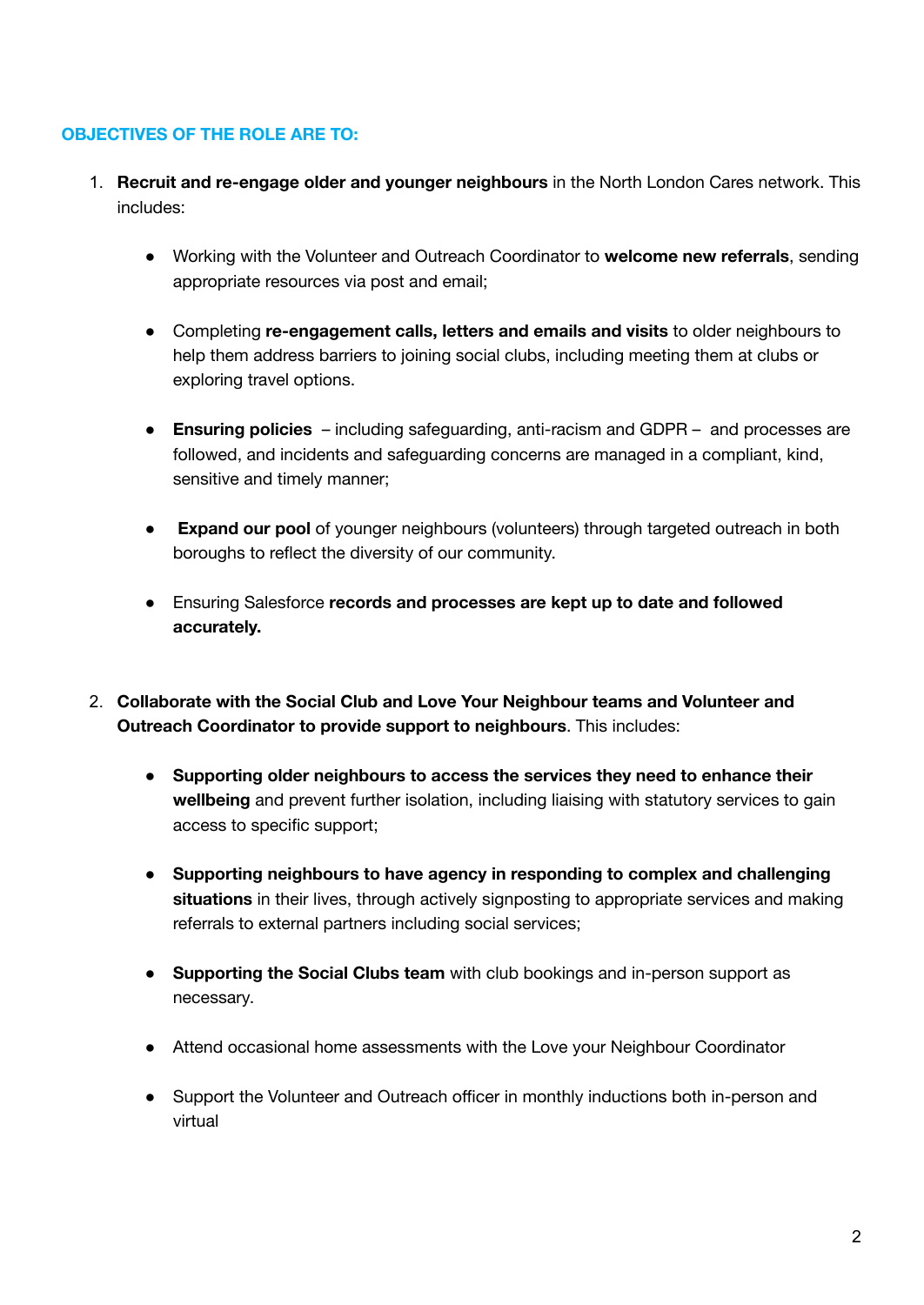- 3. **Building awareness of North London Cares in the local community**. This includes:
	- **Liaising with community partners** to discuss referrals to Social Clubs and Love Your Neighbour programmes;
	- Researching and attending Outreach events taking place across both boroughs;
	- **● Researching, identifying gaps and connecting** with new community partners;
	- **Designing** engaging social media posts and promotional materials.

#### **ESSENTIAL SKILLS, EXPERIENCE AND PERSONAL QUALITIES:**

- You have experience in **building and supporting relationships** with diverse groups and individuals;
- You are **approachable, resilient and patient**, with the ability to **build trusting relationships while maintaining firm boundaries and demonstrate good judgement**;
- You're an **authentic, high-quality communicator and storyteller**
- You are a competent and organised **multi-tasker, team-player**
- You have a creative & determined approach to problem-solving;
- **You are adaptable and enthusiastic** about working in a fast-growing, fast-moving organisation, and can work confidently both **within a team and independently**;
- You are **committed to creating an inclusive and anti-discriminatory programme** that tackles loneliness and isolation amongst older and younger neighbours alike.

# **DESIRABLE SKILLS AND EXPERIENCE:**

- Experience/ awareness of **safeguarding** and working with community partners;
- **Understanding of the culture and socio-economic challenges** facing north London, particularly Camden and Islington;
- Experience of designing engaging and accessible communications for print and social media;
- Experience of working with **community organisations/groups**;
- Good grasp of **Salesforce or other CRM systems**;
- Experience using Microsoft Office applications and Google Docs.

## **OTHER REQUIREMENTS:**

• You have the flexibility to work some evenings and weekend days, with time off provided in lieu (agreed in advance with your manager);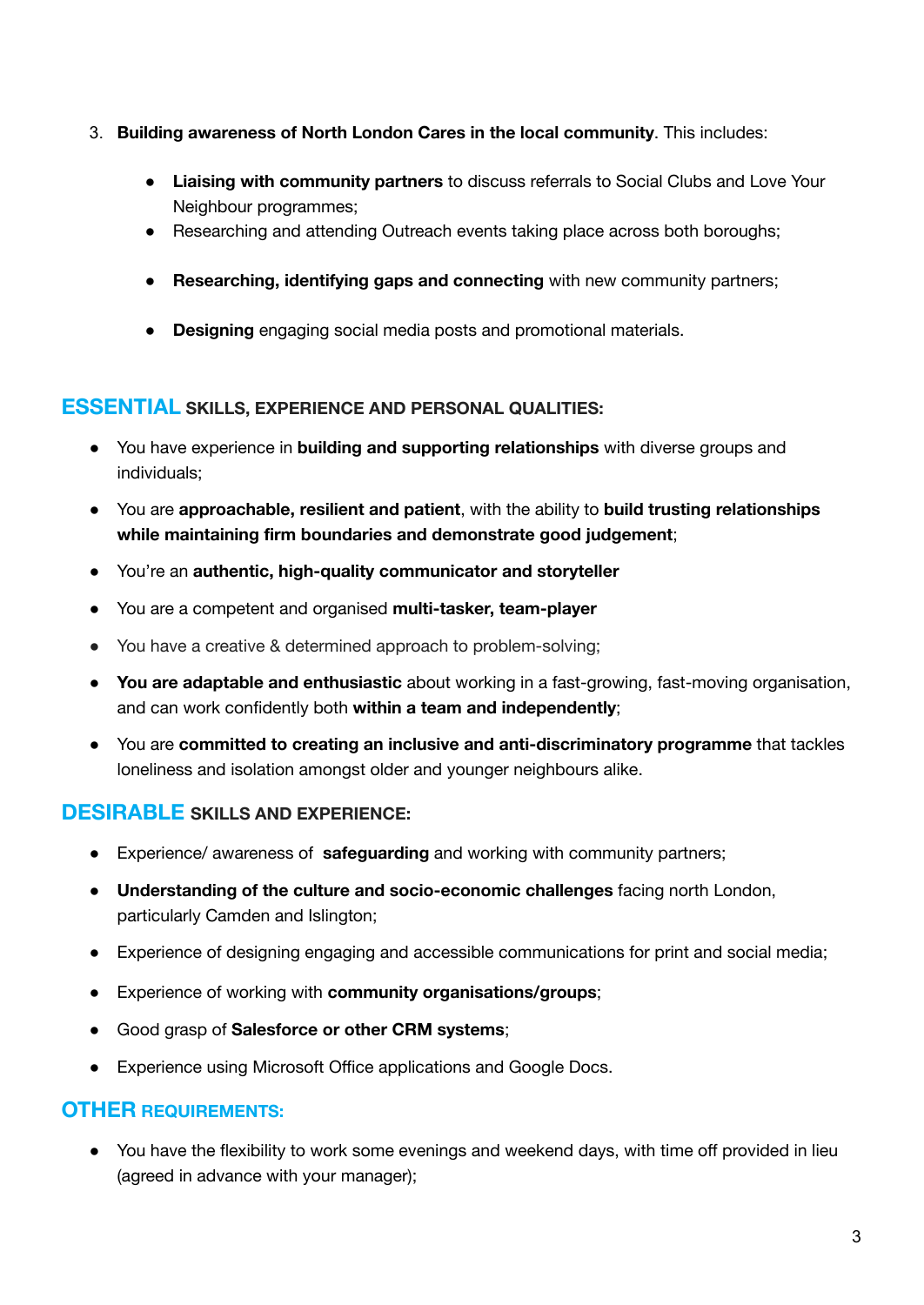- You are able to obtain an enhanced DBS certification (provided by North London Cares);
- You can provide the details of two references from paid or unpaid work. Referees will only be contacted after a successful interview;
- You have the right to work in the UK.

#### **HOW TO APPLY DEADLINE 5pm 18th APRIL 2022**

**Please send to:** [hello@northlondoncares.org.uk](mailto:hello@northlondoncares.org.uk)

- 1. CV
- 2. Written submission (no more than 2 sides of A4) which addresses your suitability for the role, referring to each of the **Essential and Desirable Experience and Skills** (above). If you have any questions please feel free to contact us.

**We're looking forward to receiving your application, good luck!**

## **ABOUT THE CARES FAMILY**

The Cares Family helps people find community and connection in a disconnected age. First established in 2011, our objectives are to reduce loneliness and isolation by creating and supporting meaningful mutual relationships between people who might not otherwise interact; to help people feel belonging, purpose and power in a rapidly changing world; and to bring people together to reduce the gaps across social, generational, digital, cultural and attitudinal divides.

Over the past eleven years, we have worked towards that mission by building five local charities in big cities, which each bring older and younger people together to share time, laughter, new experiences and friendship. We have focused here because older and younger people are most at risk of loneliness, particularly in cities which can feel anonymous, isolating and lonely. Those charities – North London Cares (established 2011), South London Cares (2014), Manchester Cares (2017), Liverpool Cares (2018) and East London Cares (2019) – have brought 18,000 older and younger people together to share over 500,000 interactions through 4,500 social clubs and 18,000 one-to-one hours.

## **OUR VALUES**

These values are an important part of what it means to work at The Cares Family. They're for us as staff, but also for our partners, neighbours and volunteers. We strive to live them in everything we do and to use them as guides for decision making. It's not just about what we do, but how we do it.

● Kindness: we are empathic, respectful and optimistic, putting people at the heart of everything we do.